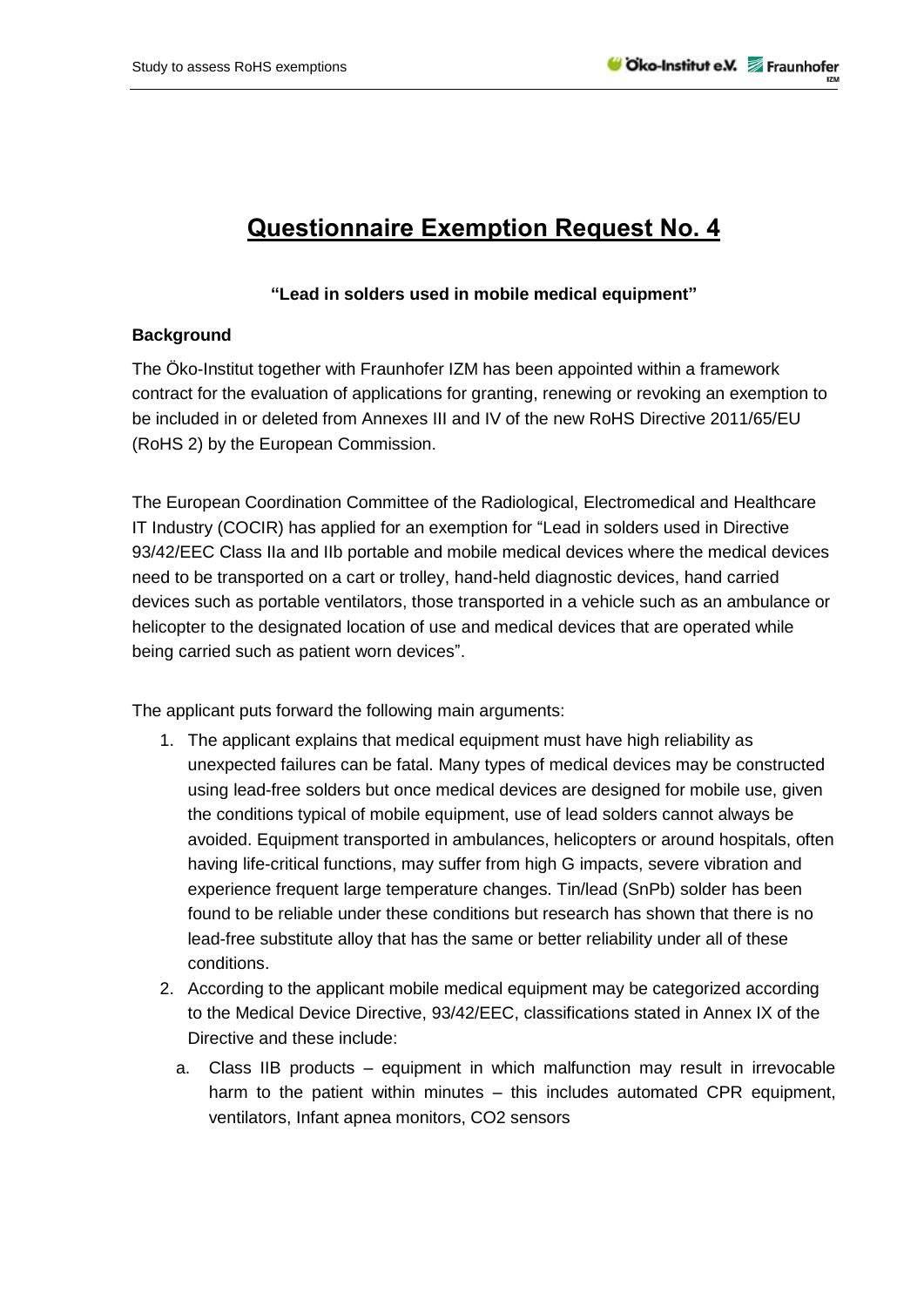- b. Class IIA equipment malfunction may also have serious consequences although in general, les severe than class IIB – these include patient worn devices, portable ultrasound and portable monitors
- 3. The extreme conditions cited by the applicant, as conditions that mobile equipment may be susceptible to include:
	- a. Severe vibration conditions
	- b. Large temperature fluctuations
	- c. High humidity conditions
	- d. Shocks from being dropped or being or bumping into other objects
		- a. All of these conditions are known to cause solders bonds to fail. According to the applicant tin/lead (SnPb) solders and lead-free solders are known to behave differently and research has shown that under some circumstances, lead-free solders are less reliable than SnPb.
- 4. The long-term field reliability of lead-free solders is uncertain as they are relatively new and so manufacturers have not been able to collect sufficient field data to reliably predict product lifetimes (for products with long service lives). Methods of estimating product lifetimes are being developed but there is some uncertainty because field data is not yet available to validate these predictions. The applicant mentions some testing that has been carried out with EE to assess tendency of malfunction under the above mentioned conditions. Though testing cannot as of yet be regarded as comprehensive, results cited by applicant demonstrate that comparison of tin/lead solder to lead free solders is complex. For example, in vibration testing and drop/shock testing, it has shown that tin/lead solders are superior to lead free solders. Testing results concerning temperature fluctuations are inconclusive and may vary depending on the rate of temperature change; composition of solder alloy etc. and results concerning susceptibility to corrosion were usually in favour of lead free solders. On this background, it is assessed that in order to fully establish any new alloy or materials' characteristics and properties as a suitable subtitute, it will take up to 8 years of effort and data collection.
- 5. The applicant states that in the EU, waste medical equipment is very unlikely to be recycled except by professional recyclers using well controlled safe processes. This is true as long as equipment is recycled within the EU where processes and methods are regulated.

The applicant has proposed a more specific wording for the exemption, mentioning the covered applications to which the exemption will apply should it be granted: "Lead in solders used in Directive 93/42/EEC Class IIa and IIb portable and mobile medical devices where the medical devices need to be transported on a cart or trolley, hand-held diagnostic devices,